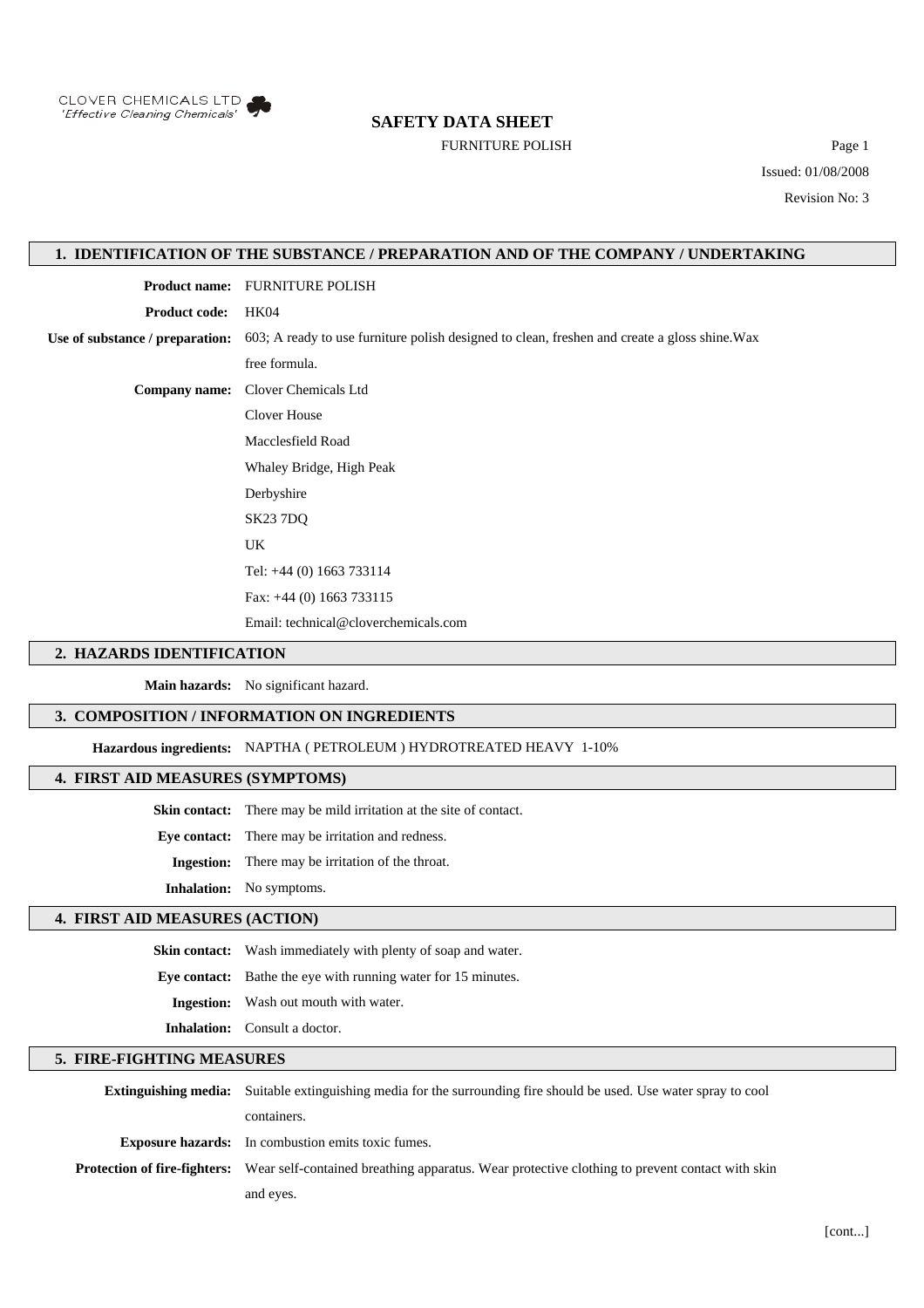# **SAFETY DATA SHEET**

FURNITURE POLISH Page 2

## **6. ACCIDENTAL RELEASE MEASURES**

Personal precautions: Refer to section 8 of SDS for personal protection details. Turn leaking containers leak-side up to prevent the escape of liquid. **Environmental precautions:** Do not discharge into drains or rivers. Contain the spillage using bunding.

**Clean-up procedures:** Absorb into dry earth or sand. Transfer to a closable, labelled salvage container for disposal by

an appropriate method.

# **7. HANDLING AND STORAGE**

**Storage conditions:** Store in cool, well ventilated area. Keep container tightly closed.

# **8. EXPOSURE CONTROLS / PERSONAL PROTECTION**

**Respiratory protection:** Respiratory protection not required.

**Hand protection:** Protective gloves.

**Eye protection:** Ensure eye bath is to hand.

**Skin protection:** Protective clothing.

## **9. PHYSICAL AND CHEMICAL PROPERTIES**

|                                      | State: Liquid                                    |
|--------------------------------------|--------------------------------------------------|
| Colour: White                        |                                                  |
|                                      | <b>Odour:</b> Pleasant                           |
| <b>Evaporation rate:</b> Moderate    |                                                  |
|                                      | <b>Oxidising:</b> Non-oxidising (by EC criteria) |
| <b>Solubility in water:</b> Miscible |                                                  |
|                                      | Viscosity: Non-viscous                           |
| <b>Flash point C:</b> 75             |                                                  |
| <b>Relative density:</b> .987        |                                                  |
|                                      | $pH: 6 - 8$                                      |

#### **10. STABILITY AND REACTIVITY**

**Stability:** Stable under normal conditions.

**Conditions to avoid:** Heat.

**Materials to avoid:** Strong oxidising agents. Strong acids.

**Haz. decomp. products:** In combustion emits toxic fumes.

## **11. TOXICOLOGICAL INFORMATION**

**Routes of exposure:** Refer to section 4 of SDS for routes of exposure and corresponding symptoms.

## **12. ECOLOGICAL INFORMATION**

**Mobility:** Readily absorbed into soil.

**Persistence and degradability:** No data available.

**Bioaccumulative potential:** No bioaccumulation potential.